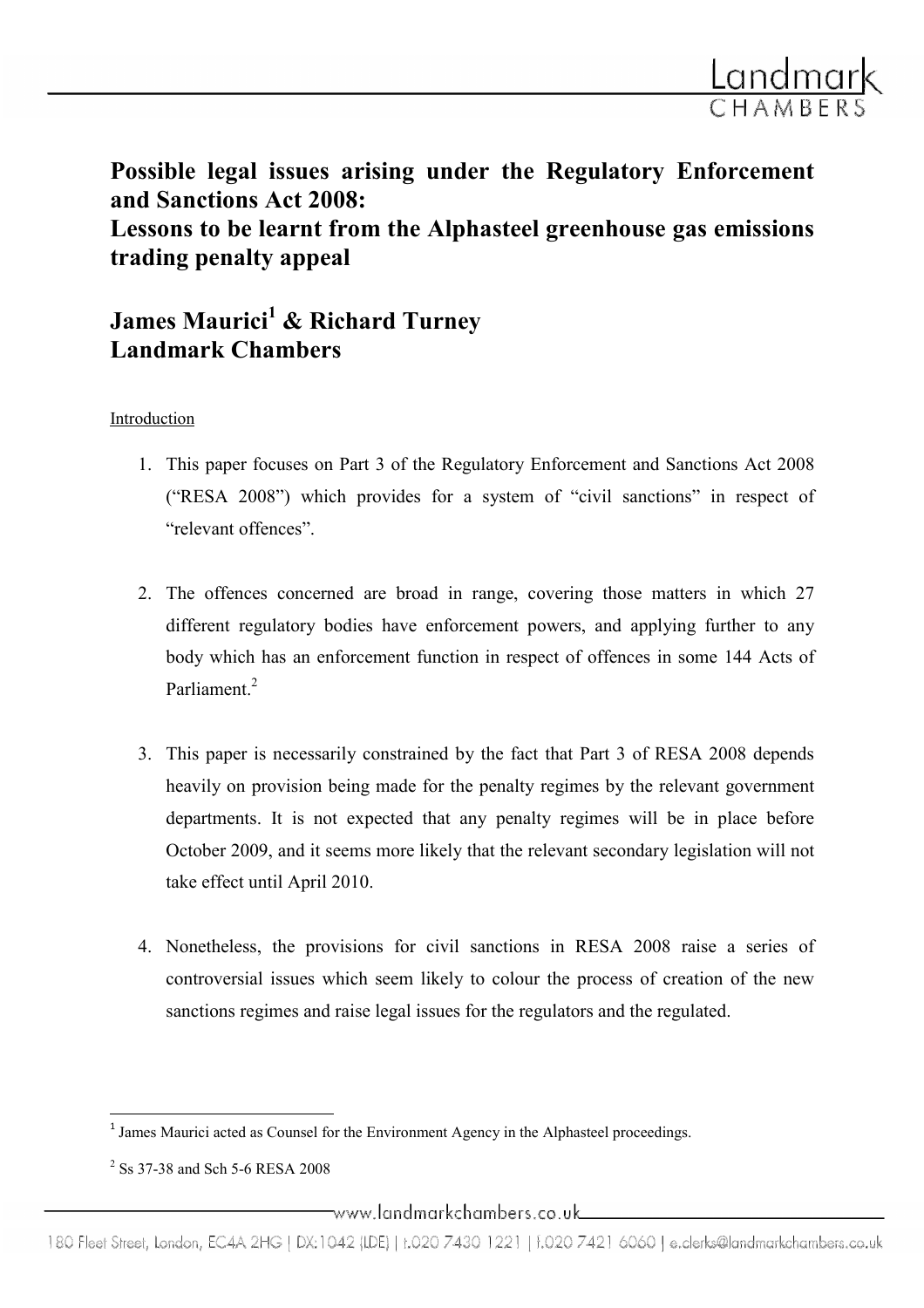5. One question which is of particular significance is the compatibility of the statutory provisions with Article 6 of the European Convention on Human Rights ("ECHR"), as implemented in the UK by the Human Rights Act 1998 (HRA 1998). This paper analyses that question, in particular in light of the Alphasteel greenhouse gas emissions trading penalty appeal.

Landmark

# Alphasteel

## The facts of the case

- 6. The Greenhouse Gas Emissions Trading Scheme Regulations 2005 (SI 2005/925) ("the ETS Regulations") create a system of allowances for carbon dioxide emissions, and permited the trading of those allowances. The ETS Regulations implement Directive 2003/87/EC ("the Directive") establishing an EU-wide system of greenhouse gas emission allowance trading ("The EU ETS").
- 7. At the end of each year installations subject to the EU ETS are required to ensure they have enough allowances to account for their emissions and must in due course surrender those allowances. Both the ETS Regulations and the Directive provide for "civil penalties" where an emitter of greenhouse gases fails to surrender sufficient allowances to cover its emissions in any particular year. The penalties consist of a financial charge in respect of each allowance which should have been but was not surrendered. The scheme is administered by the Environment Agency ("EA").
- 8. Alphasteel Limited, the operator of a steel foundry in Newport in Wales, failed to surrender sufficient allowances to cover its emissions in April 2006. Accordingly, the EA issued a notice requiring the company to pay a civil penalty as provided for under the ETS Regulations. The penalty was calculated by reference to the fixed charge per allowance at £564,559.93. The ETS Regulations provided for an appeal to the Secretary of State or, in the case of Wales, to the Welsh Ministers, against the imposition of a civil penalty. Alphasteel duly appealed, and the Welsh Ministers appointed an inspector to hold a public inquiry and report on the appeal.

# Legal issues arising in Alphasteel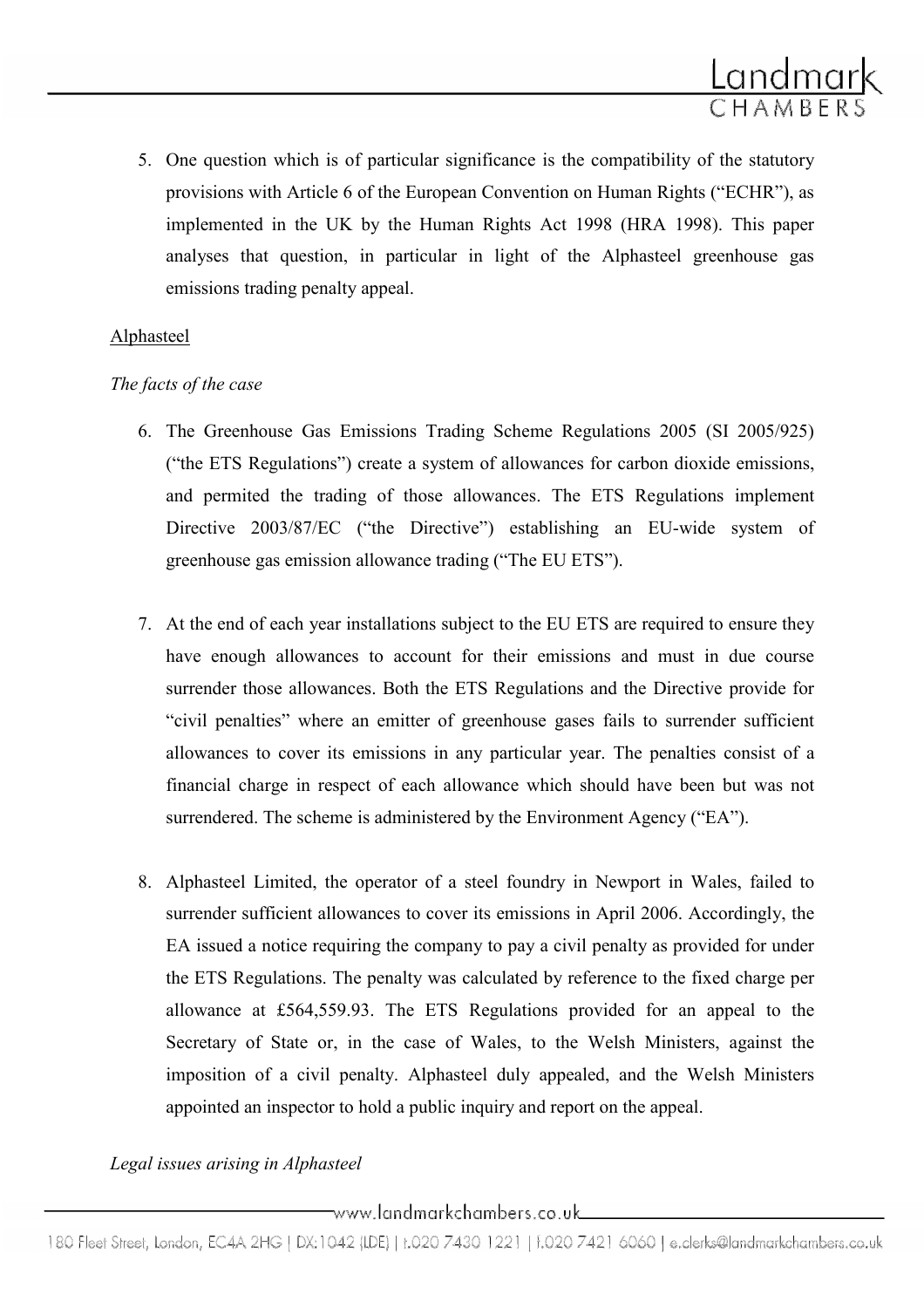

- 9. Although Alphasteel could not challenge either the quantum of the penalty or the bare fact that it had failed to surrender the relevant allowances, it did raise a number of challenges to the legality of the imposition of the penalty. It submitted that the term "civil penalty" in the ETS Regulations was a misnomer, and that "given the magnitude and severity of the penalty imposed… it is properly to be categorised as a criminal rather than as a civil matter".<sup>3</sup> It followed, in Alphasteel's submission, that the penalty scheme was unlawful as there was a failure to provide the protections required by Article 6 ECHR in respect of criminal proceedings. Further, it was submitted that the penalty imposed on Alphasteel for its failure to surrender allowances was, in the circumstances of the case, disproportionate and therefore a violation of the company's Convention rights.
- 10. The inspector decided that the civil penalty in the ETS Regulations should be considered a civil, rather than criminal, penalty for the purposes of Article 6 ECHR. He identified the criteria from the Strasbourg jurisprudence which were to be taken into account in making that determination:<sup>4</sup>
	- a. The classification of the penalty in domestic law;
	- b. The essential nature of the liability;
	- c. The nature and severity of the potential penalty.
- 11. It was accepted by all the parties that domestic law classified the penalty as civil, although it was submitted by Alphasteel that such a categorisation did not necessarily flow from the Directive. Nonetheless, the inspector concluded that the ETS Regulations "unambiguously identify the penalty as civil in contradistinction to the criminal sanctions referred to elsewhere" in the Regulations.<sup>5</sup>

<sup>&</sup>lt;sup>3</sup> See paragraph 75 of the Inspector's Report ("IR75")

<sup>&</sup>lt;sup>4</sup> See IR77. The three criteria are well established in the Strasbourg jurisprudence: see, for example, *Engel v* Netherlands (1979-1980) 1 EHRR 647. The criteria have been recognised and applied by the English courts, for example in *International Transport Roth GmbH v SSHD* [2003] OB 728 (CA), considered below.

<sup>5</sup> IR79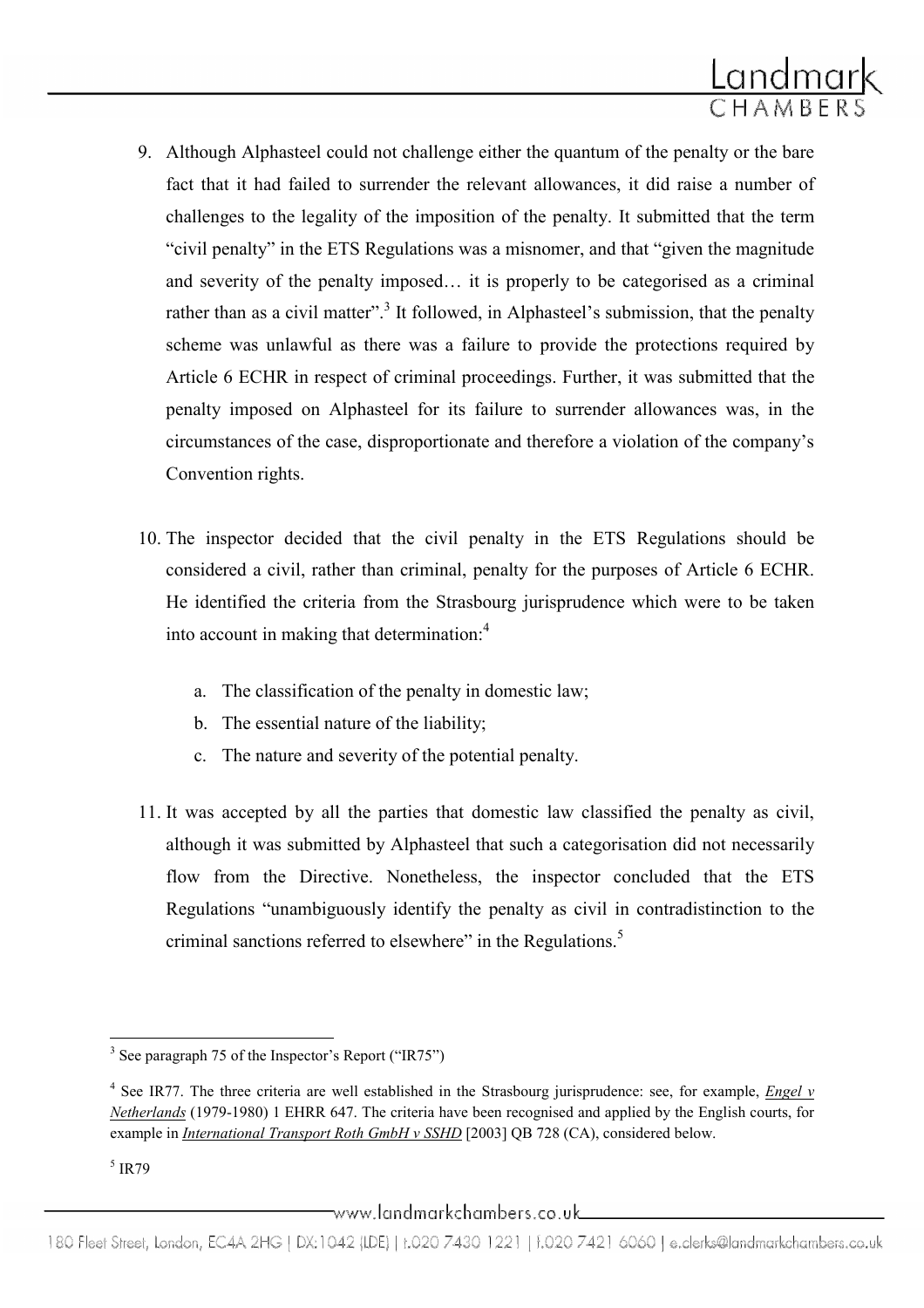

- 12. In respect of the nature of the liability, the EA submitted that the scheme was not concerned with reprehensible or blameworthy conduct, but merely with a failure to surrender. The scheme was not of general application, but only applied to those holding relevant emissions permits under the EU ETS. Alphasteel argued that the penalties were dissuasive in nature. The inspector concluded that a "dissuasive" penalty need not necessarily be criminal in character. The scheme of trading was "quite dissimilar to a typical criminal regime of prohibition or regulation" and the fact that the penalty for failing to surrender an allowance was more than the cost of purchasing an allowance did not render the scheme "purely punitive"<sup>6</sup>.
- 13. So far as the nature and severity of the penalty was concerned, the inspector considered the monetary value of the penalty and its effects on Alphasteel. The penalty was clearly large in financial terms and Alphasteel's case was that the imposition of the penalty would cause its Newport plant to close, with a consequential loss of 400 jobs. However, the inspector found that the automatic nature of the penalty rendered it dissimilar to criminal sanctions, and found that the fact that a penalty was large did not necessarily mean that it was criminal in nature<sup>7</sup>. Accordingly, the penalty was civil in nature and the protections applicable to criminal proceedings did not apply.
- 14. It was further submitted by Alphasteel that, regardless of the proper characterisation of the proceedings, the burden placed upon it to establish blamelessness and the automatic nature of the penalty rendered the proceedings as a whole unfair. The EA argued that blame was irrelevant and, furthermore, that the EA had to prove its case in the sense that it had to demonstrate that Alphasteel had failed to surrender the relevant allowances. The inspector accepted the EA's case that it was for the EA to prove the failure to surrender, and found that the automatic nature of the penalty was a consequence of the terms the Directive which could not itself be impugned in the context of the appeal. $8$

6 IR82

ı

7 IR85

8 IR89-90

\_www.landmarkchambers.co.uk\_

180 Fleet Street, London, EC4A 2HG | DX:1042 (LDE) | t.020 7430 1221 | f.020 7421 6060 | e.clerks@landmarkchambers.co.uk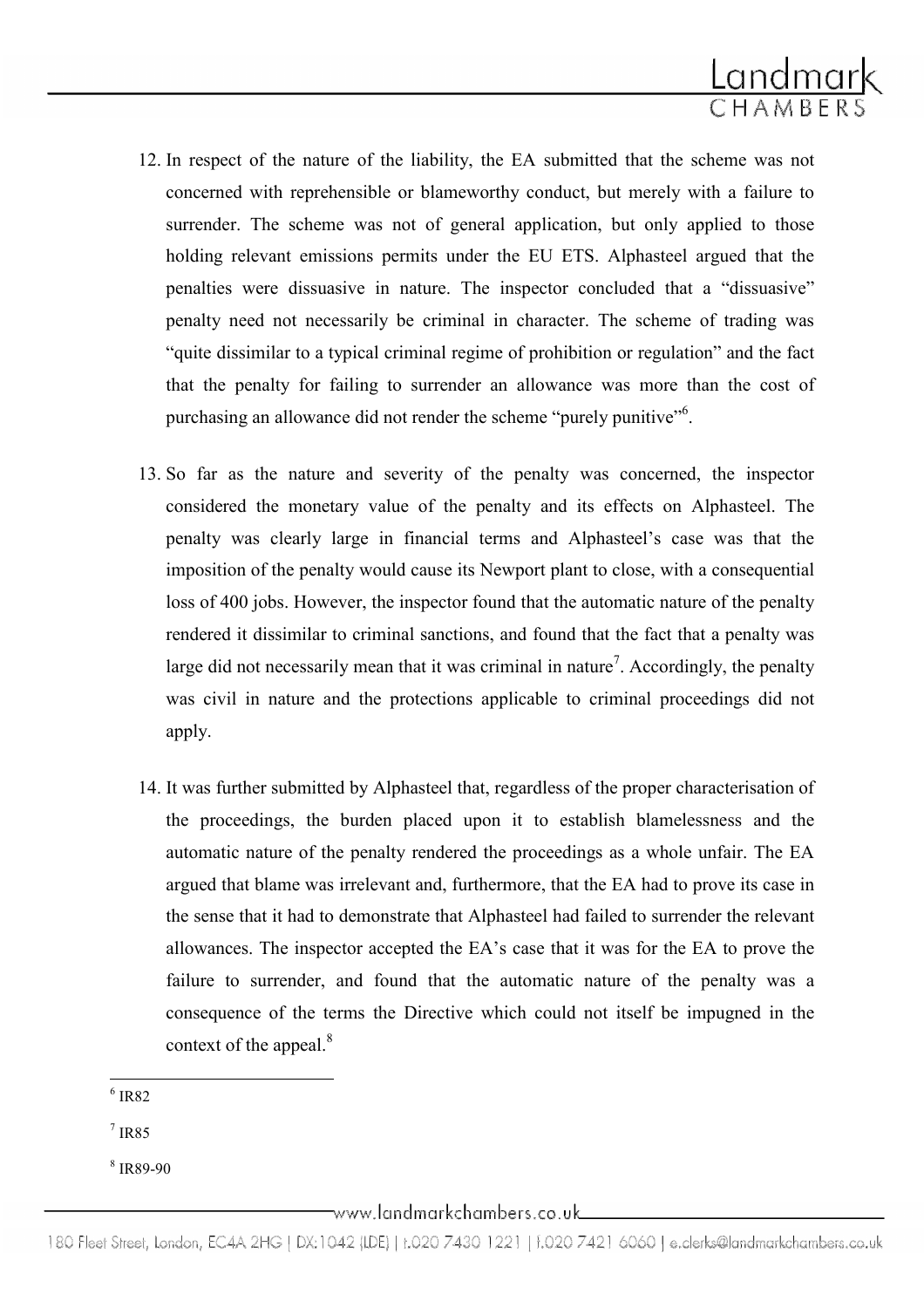

- 15. The inspector found that, given that the ETS Regulations accurately transposed the Directive, the Regulations could not be impugned on the basis of a failure to comply with Article 6 ECHR without also impugning the Directive. The Directive was presumed to comply with Article 6, and in any case could not be impugned before the Inspector. Given those conclusions, the inspector declined to consider whether the appeal process lacked the safeguards required by Article 6 in respect of criminal proceedings.<sup>9</sup> In particular, the inspector did not find it necessary to deal with submissions in respect of the correct standard of proof.
- 16. With respect to the proportionality of the penalty, the inspector effectively declined to determine the matter. He found that the Directive itself prescribed "both the automatic nature and quantification of the penalty". It followed that he had no power "to declare that either of these features renders the penalty disproportionate".<sup>10</sup> It followed that the inspector recommended that the appeal be dismissed. The Minister duly accepted the inspector's recommendations and dismissed the appeal.

#### The civil sanctions scheme in Part 3 of RESA 2008

- 17. The civil sanctions created by RESA 2008 may reflect to some extent the penalties in the ETS Regulations. However, it is important to identify the range of sanctions which are envisaged by in RESA 2008:
	- a. ss 39-41 make provision for the creation of fixed monetary penalties in respect of relevant offences;
	- b. ss 42-45 make provision of discretionary requirements which may include variable monetary payments, compliance requirements, and restoration requirements;

ı

 $^9$  IR100

 $10$  IR 104

<sup>180</sup> Fleet Street, London, EC4A 2HG | DX:1042 (LDE) | t.020 7430 1221 | f.020 7421 6060 | e.clerks@landmarkchambers.co.uk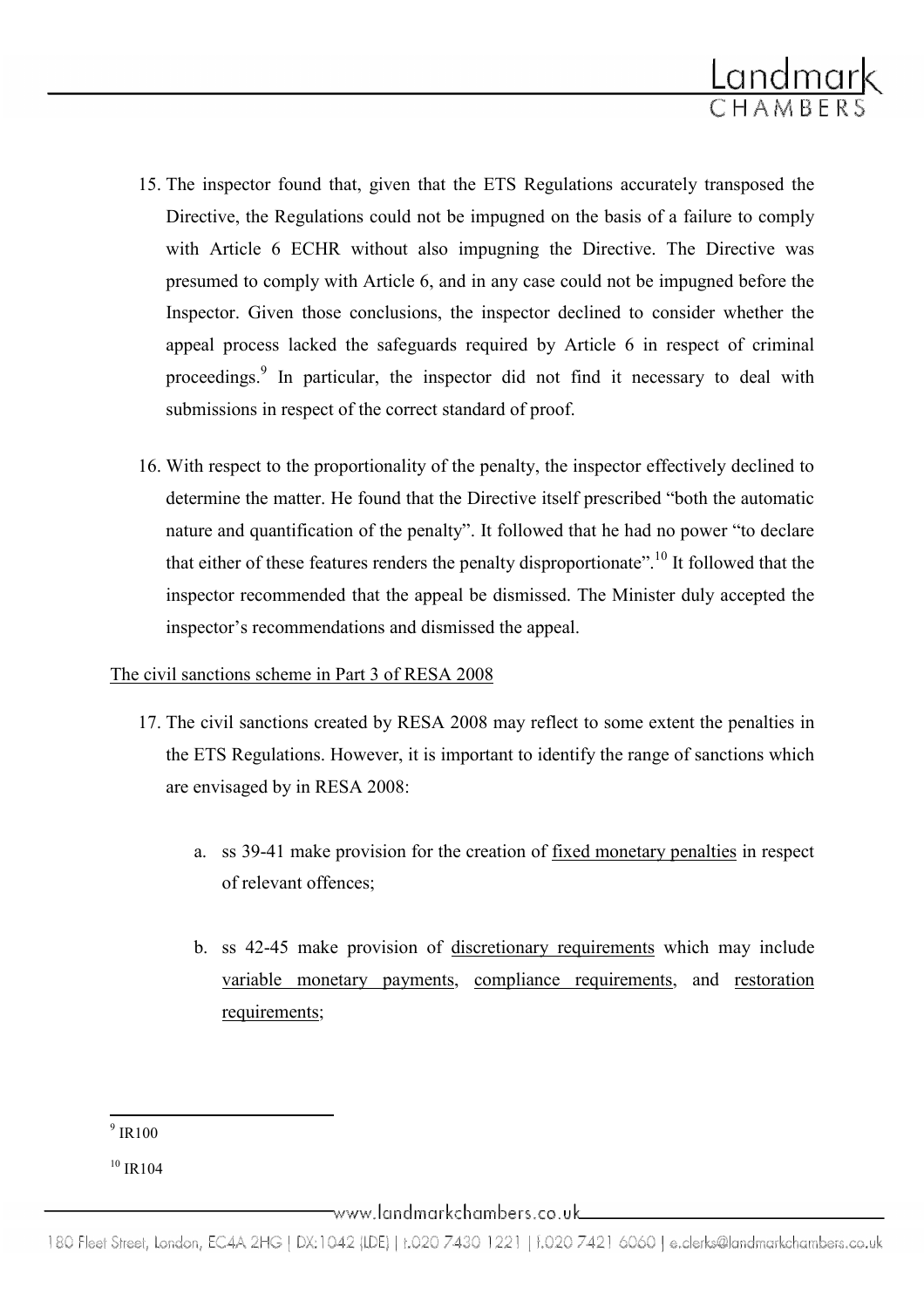

- c. ss 46-49 make provision for stop notices, which prohibit a regulated person from carrying on a particular activity;
- d. s 50 provides for enforcement undertakings, whereby regulated persons avoid the effects of other civil sanctions by undertaking to take certain actions.
- 18. Enforcement undertakings are essentially consensual, and accordingly they are not considered here. As has already been noted, the actual schemes for these civil sanctions will be made by the relevant government departments in respect of the matters falling within their respective competences. RESA 2008 simply provides the statutory basis for such enforcement mechanisms. Civil sanctions can therefore only be understood somewhat in the abstract. However, a number of features of each type of sanction can be identified.

#### Fixed monetary penalties

ı

- 19. Firstly, in respect of fixed monetary penalties it is noted that RESA 2008 does not prescribe the level of such penalties, save for a single limitation. In respect of offences which are triable summarily (whether or not they are also triable on indictment) and punishable on summary conviction by a fine, the fixed monetary penalty may not exceed the maximum amount of that fine (s 39(4)). That limitation, of course, does not help to identify the likely level of the fixed monetary penalties. The Guidance to the Act issued by the Department for Business, Enterprise and Regulatory Reform ("BERR") gives examples of fines of £50 and £100, but of course the statute permits far higher fixed penalties.<sup>11</sup> The Guidance suggests that the maximum fixed monetary penalty "will usually be capped at" £5000 but this is only where it is imposed in relation to a relevant offence that is triable summarily. The Explanatory Notes to the RESA2008 are in similar terms, see para. 114.
- 20. The regulator may only impose a fixed monetary penalty in respect of a relevant offence where it is "satisfied beyond reasonable doubt" that the subject of the penalty has committed the relevant offence (s 39(2)). Fixed monetary penalties are to be

<sup>&</sup>lt;sup>11</sup> Regulatory Enforcement and Sanctions Act 2008: Guidance to the Act (BERR, July 2008) p 31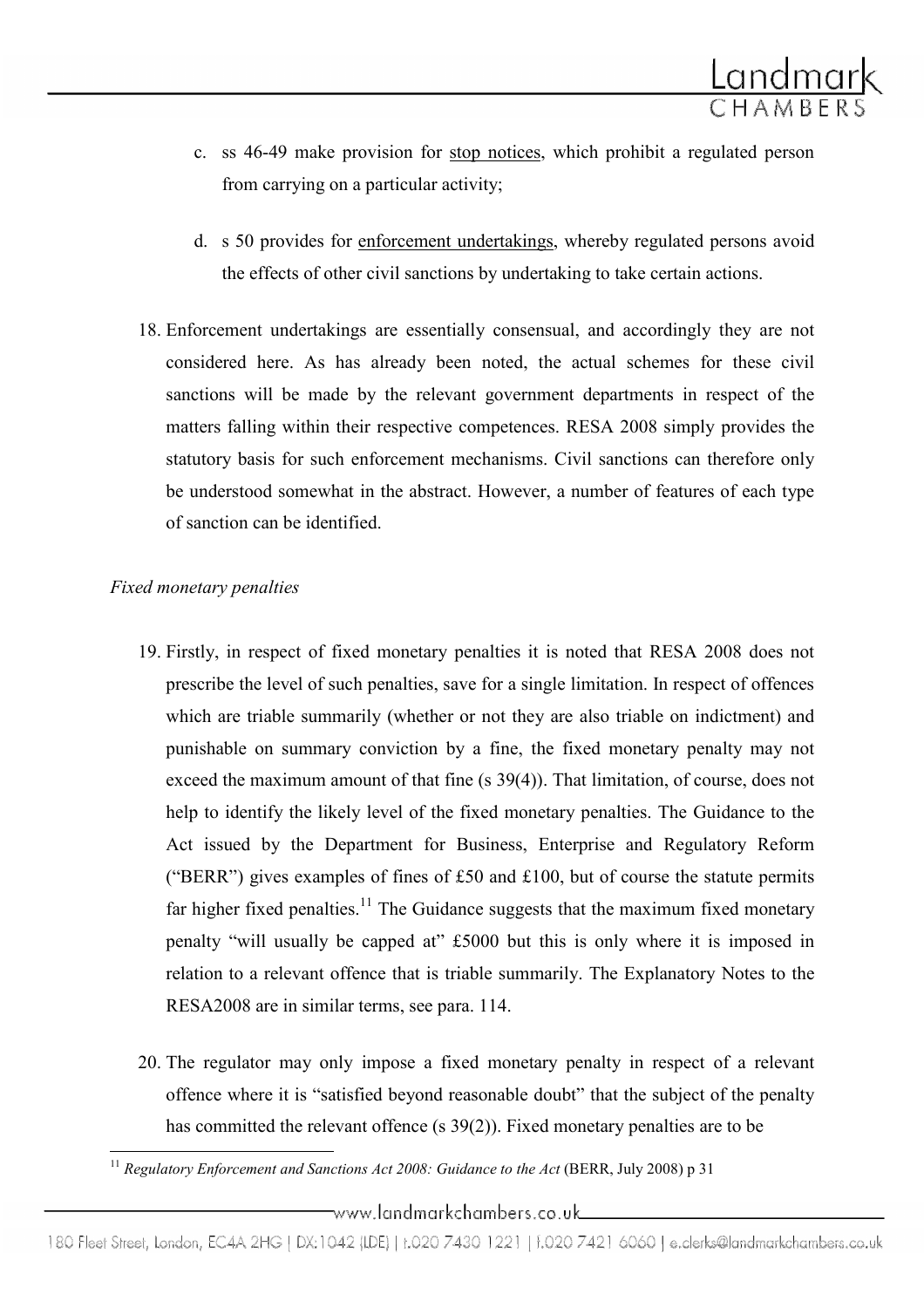

imposed by the service of a "notice of intent" to impose a penalty, which affords the subject of the penalty an opportunity to make representations to the regulator. At that stage, provision will be made for a "discharge payment", which will allow the person receiving the notice to escape the imposition of penalty (s  $40(2)(b)$ ). If the person neither makes the discharge payment nor convinces the regulator that penalty should not be issued, the regulator will then issue a final notice requiring the payment of a penalty (s  $40(2)(d)$ ).

- 21. Provision must be made for a right of appeal against a fixed penalty. That right of appeal must allow the subject of the penalty to challenge the decision on (at least) the following bases (s  $40(6)$ ):
	- a. That the decision to impose the penalty was based on an error of fact
	- b. That the decision was wrong in law;
	- c. That the decision was unreasonable.
- 22. In common with the other civil sanctions, the appeal is made to the First-tier Tribunal created under the Tribunals, Courts and Enforcement Act 2007. Where there has been an unsuccessful appeal, the enforcement provisions in the 2007 Act can be relied on to recover the fixed monetary penalty. In the absence of an appeal against a fixed monetary penalty, provision can be made either for the recovery of the sum as a civil debt, or for its recovery "as if payable under a court order" (s 52(2)). That would of course allow the regulator to take advantage of the enforcement mechanisms available through a court (such as warrants of execution and third party debt orders) in recovering the penalty.

#### Discretionary requirements

23. As with fixed monetary penalties, discretionary requirements may be imposed where the regulator is satisfied beyond reasonable doubt that the person has committed the relevant offence (s 42(2)). The requirement may be made to pay a sum of money, to do something to ensure compliance with the relevant statutory scheme or to do something to restore the position to how it would have been if the offence was not

<sup>180</sup> Fleet Street, London, EC4A 2HG | DX:1042 (IDE) | t.020 7430 1221 | f.020 7421 6060 | e.clerks@landmarkchambers.co.uk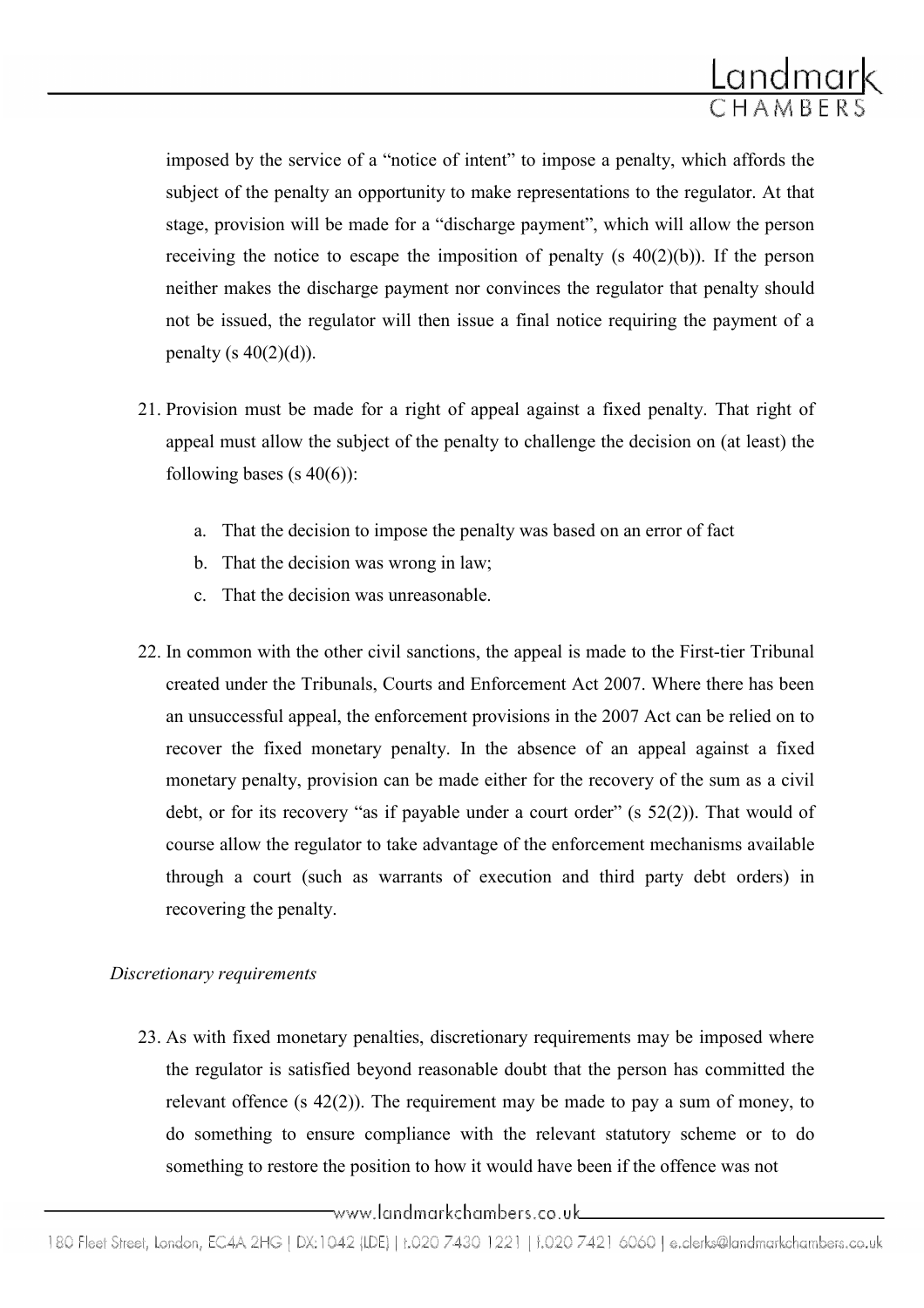

committed (s 42(3)). The monetary penalty is subject to the limit of £5000 but only in cases where the offence is triable summarily only (s 42(6)). There is no limitation on variable monetary penalties in the case of "either way" or indictable offences.

- 24. Fines can be high for "either way" or indictable offences. In  $\mathbb{R}$  v Cemex Cement Ltd [2008] 1 Cr. App. R. (S.) 80 where the appellant company pleaded guilty before a magistrates' court to failing to comply with a condition of a permit granted under the Pollution Prevention Control Regulations 2000. The offence consisted of failing to ensure that an external door on a reject clinker silo was maintained in good operating condition. Both the prosecution and defence were content for the matter to be dealt with by the magistrates. But the magistrates decided that their powers of sentence (limited in the case of a fine to £20,000) were inadequate and they committed the case to the Crown Court for sentence. On October 3, 2006 at Warwick Crown Court Mr Recorder Michael Stephens imposed a fine of £400,000 and ordered Cemex to pay the prosecution costs £12,429.14. The Court of Appeal reduced the fine to £50,000.
- 25. The procedure for the imposition of a discretionary requirement is the same as that for fixed monetary penalties. However, instead of "discharge payments", provision is made for the giving of undertakings to discharge a discretionary requirement (s 43(5)). Such an undertaking may include an undertaking to pay a sum of money to the regulator. Appeal provisions must allow, in addition to the grounds of appeal in the case of fixed monetary payments, appeals on the grounds that  $(s 43(7))$ :
	- a. In the case of a variable monetary penalty, that the amount of the penalty is unreasonable;
	- b. In the case of another discretionary requirement, that the nature of the requirement was unreasonable.
- 26. Where a person fails to comply with a non-monetary discretionary requirement, the regulator may impose a "non-compliance penalty" which will be a requirement to pay a sum of money (s 45).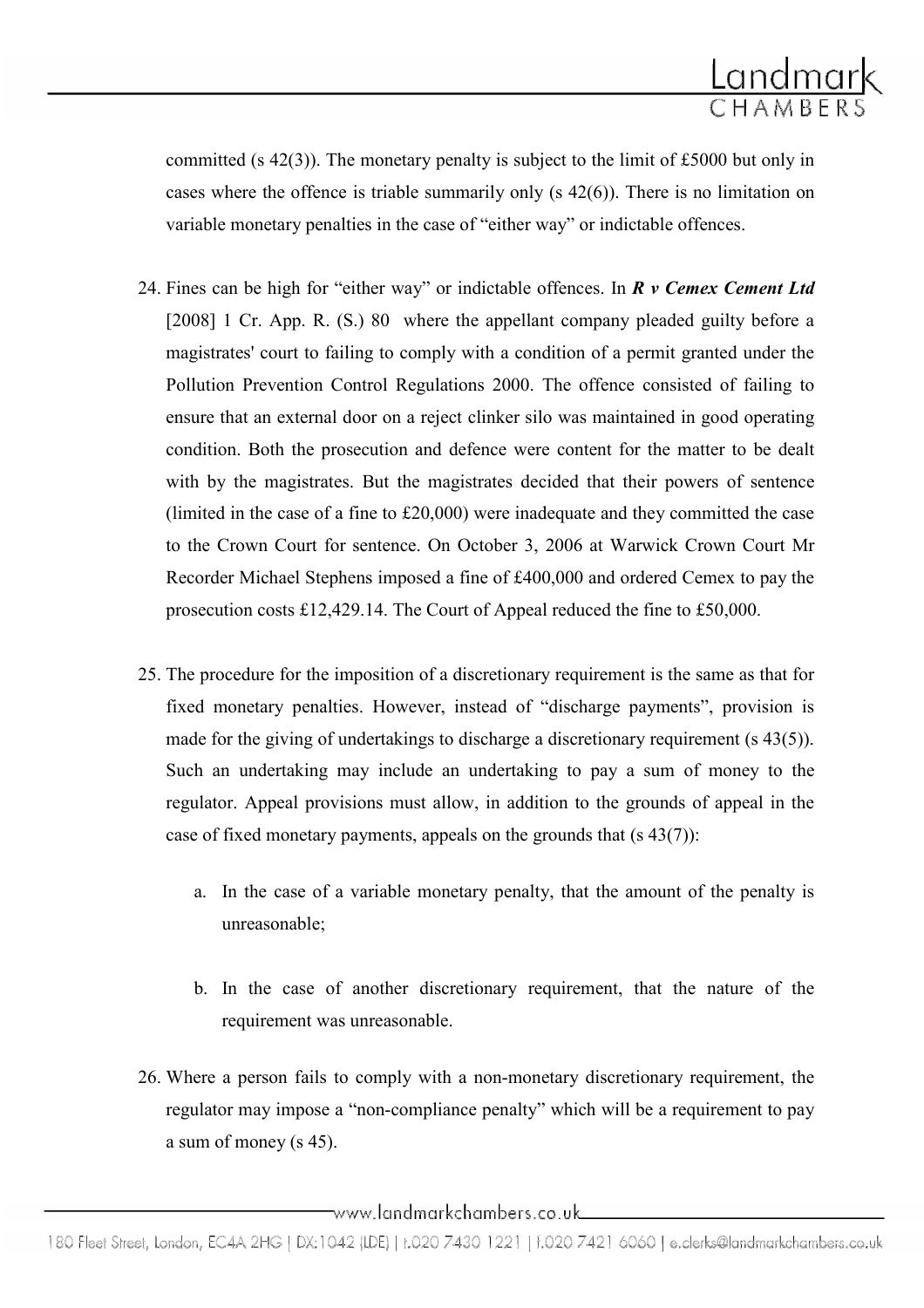

Stop notices

- 27. Stop notices are notices issued by a regulator with the intention of prohibiting a person from carrying on a certain activity until the steps specified in the notice have been taken. There are two circumstances where stop notices might be issued:
	- a. Where the regulator reasonably believes that an activity is causing, or presents a significant risk of causing, serious harm to any of the matters referred to in s 46(6) and the regulator reasonably believes that the activity as carried on involves or is likely to involve the commission of a relevant offence (s 46(4));
	- b. Where the regulator reasonably believes that a person is likely to carry out an activity which will cause, or will present a significant risk of causing, serious harm to any of the matters referred to in s 46(6) and the activity will involve or will be likely to involve the commission of a relevant offence (s 46(5)).
- 28. The matters referred to in s 46(6) are human health, the environment (including the health of animals and plants) and the financial interests of consumers. There is no procedure for "notices of intent" in the provisions for stop notices. The appeal provisions must permit appeals on the grounds that the person has not committed the offence and would not have committed the offence if the stop notice was not served, in addition to the grounds of errors of fact, errors of law and unreasonableness. Stop notices are brought to an end by the issuance of a "completion notice" (s  $47(2)(c)$ ), and provision is made for appeals against a refusal by a regulator to issue a completion notice. A failure to comply with a stop notice is a criminal offence (s 49).

#### Are the sanctions "criminal charges" for the purposes of Article 6 ECHR?

29. As in the Alphasteel appeal, a fundamental question in respect of the sanctions regime in Part 3 of RESA 2008 is whether provisions should be considered to be criminal in nature for the purposes of Article 6 ECHR. The three criteria in the ECHR jurisprudence have been set out above. Each of those criteria will be examined in turn.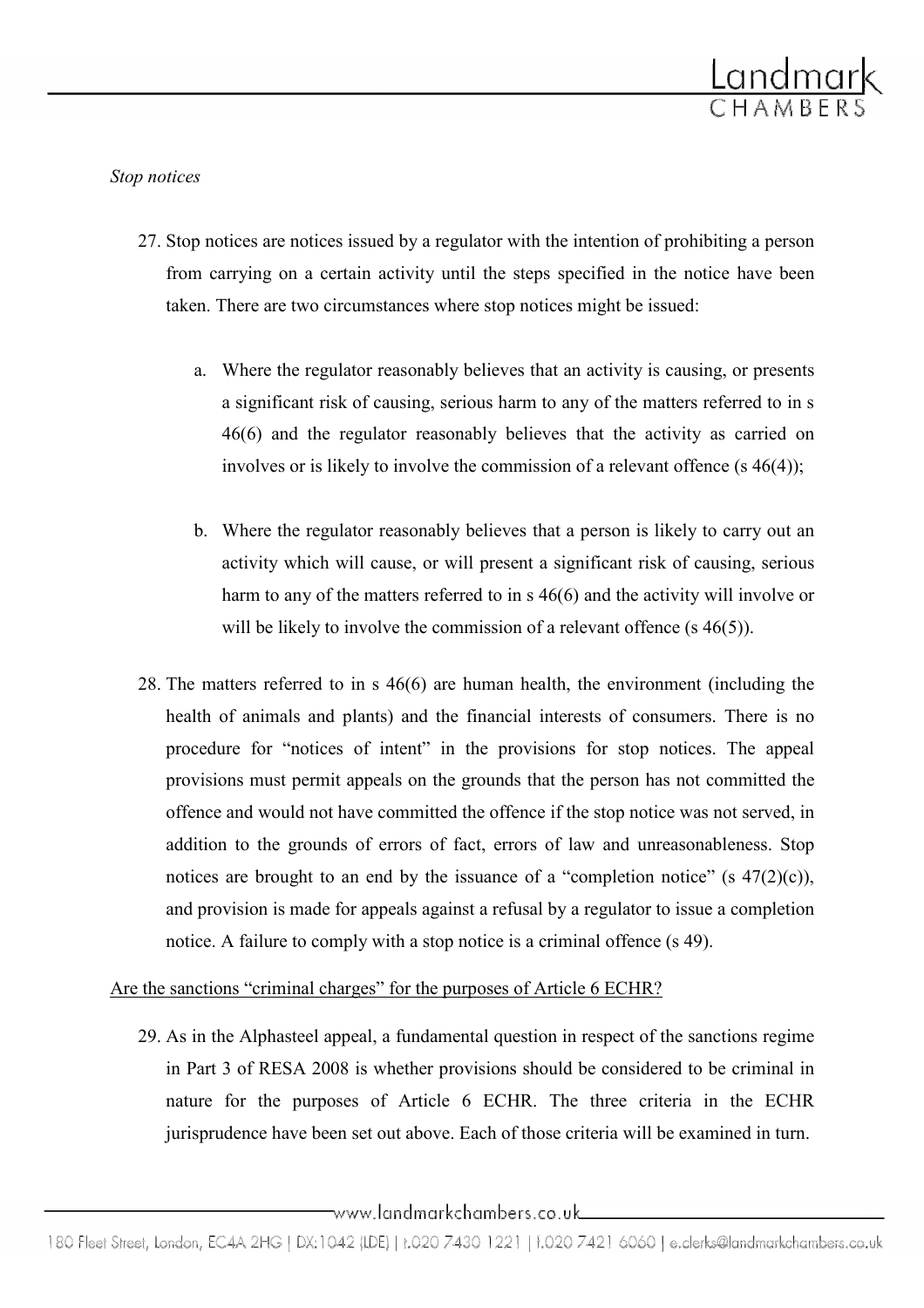

The classification in domestic law

- 30. In the context of a part of an Act headed "Civil Sanctions", it may seem that the classification of the RESA 2008 sanctions in domestic law is beyond doubt. However, it is clear that the sanctions regime only applies in respect of criminal offences established in other statutory regimes. That begs the question as to whether, as a matter of domestic law, it can be said that a sanction becomes "civil" in nature merely because the cross-heading in a statute describes it as such. Although the sanctions regime seeks to "decriminalise" certain offences in certain contexts, it is noted that the Act prevents criminal proceedings from being pursued in respect of the same breach which has led to the imposition of a fixed monetary penalty or a discretionary requirement (ss 41 and 44). The Guidance to the Act explains that these provisions are "for reasons of double jeopardy".<sup>12</sup> Generally, there is no legal bar on concurrent criminal and civil liability for a wrong. Accordingly, the fact that provision has been made to prevent "double jeopardy" suggests that RESA 2008 does, at least to some extent, treat the sanctions as having a criminal element. Furthermore, the provisions expressly rely upon the criminal standard of proof ("beyond reasonable doubt") as the threshold for the decision to require or fixed penalty or a discretionary requirement.
- 31. Nonetheless, the civil nature of the sanctions is apparent from the fact that sums due under a monetary penalty are recoverable as either a debt, or as a civil judgment. It is only stop notices which are supported by the force of the criminal law, and a breach of a stop notice would have to be prosecuted a separate offence. There is nothing to suggest that the imposition of RESA 2008 sanctions would lead to a criminal record.
- 32. In *Ozturk v Germany* (referred to in Hansard debates on the RESA 2008) the European Court said:

"By removing certain forms of conduct from the category of criminal offences under domestic law, the law-maker may be able to serve the interests of the individual as well as the needs of the proper administration of justice, in particular in so far as the judicial authorities are thereby relieved of the task of

ı  $12$  p 33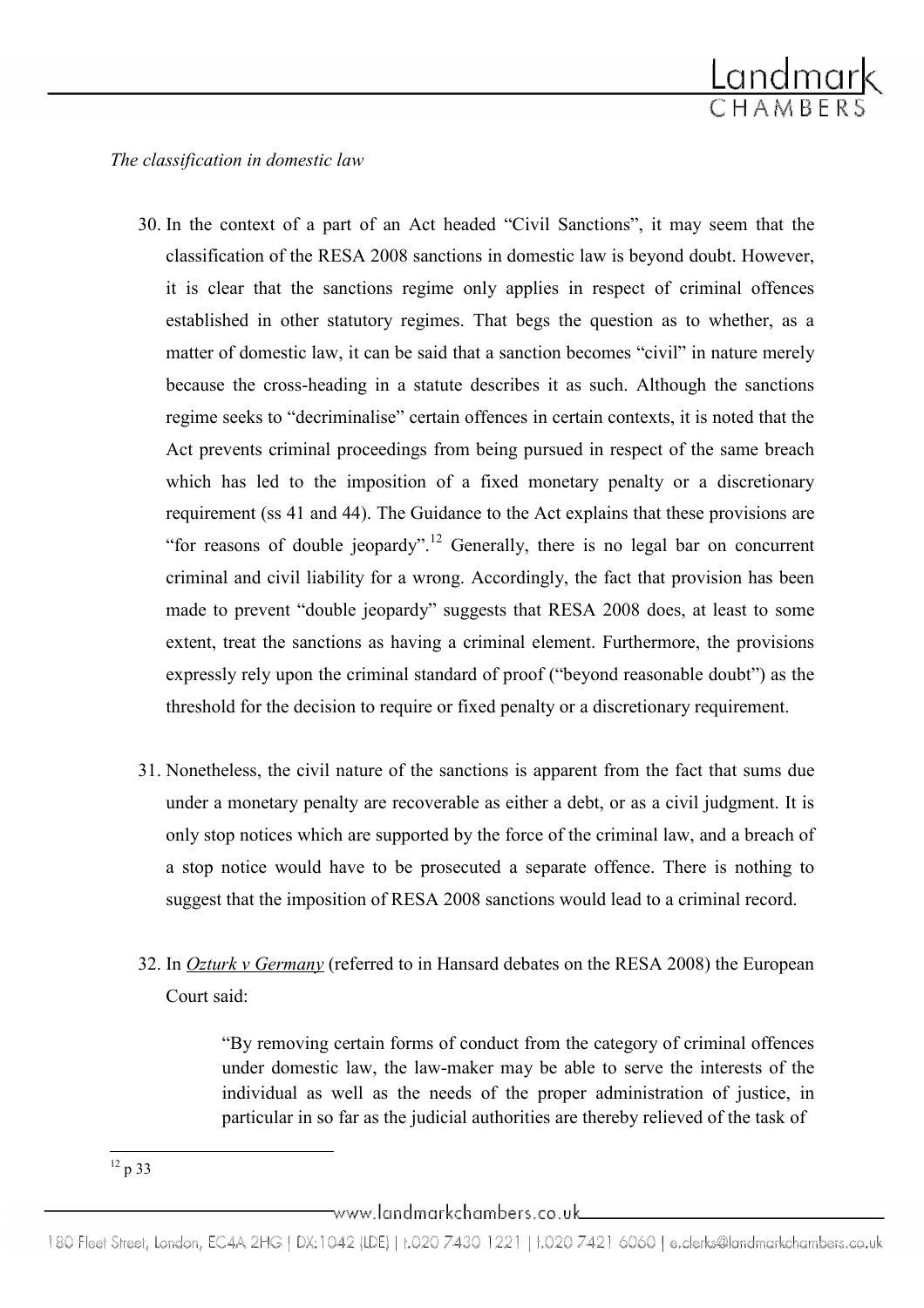

prosecuting and punishing contraventions—which are numerous but of minor importance—of road traffic rules. The Convention is not opposed to the moves towards "decriminalisation" which are taking place—in extremely varied forms—in the member States of the Council of Europe. The Government quite rightly insisted on this point. Nevertheless, if the Contracting States were able at their discretion, by classifying an offence as "regulatory" instead of criminal, to exclude the operation of the fundamental clauses of Articles 6 and 7, the application of these provisions would be subordinated to their sovereign will. A latitude extending thus far might lead to results incompatible with the object and purpose of the Convention".

- 33. German law allowed minor traffic offences to be treated as 'regulatory' and dealt with by administrative authorities. The Court held that thee proceedings were criminal for the purposes of Article 6.
- 34. It is notable that the system of VAT civil penalties was held by the Court of Appeal in Han v Customs and Excise Commissioners [2001] 1 WLR 2253 to give rise to "criminal charges" within Article 6. See also *Her Majesty's Revenue and Customs v* Tahir Iqbal Khawaja [2008] EWHC 1687 (Ch) on the income tax system of civil penalties which were accepted by HMRC to give rise to a criminal charge following a long line of earlier cases.

#### The essential nature of the liability

- 35. The nature of the liability carries more weight than its domestic classification in assessing whether the matter should be considered to be a criminal offence for the purposes of the ECHR.<sup>13</sup> There are several factors which might be relevant in determining the nature of the liability.
- 36. Firstly, one must consider whether the legal rule in question is addressed exclusively to a specific group, or is of a generally binding character.<sup>14</sup> In Alphasteel, the inspector found that it was relevant that the penalty in the ETS Regulations only

ı <sup>13</sup> Jussila v Finland (2007) 45 EHRR 39, [38]

<sup>&</sup>lt;sup>14</sup> Bendenoun v France (1994) 18 EHRR 54, [47]. The provisions in that case were penalties in relation to the French taxation regime which applied to all French taxpayers.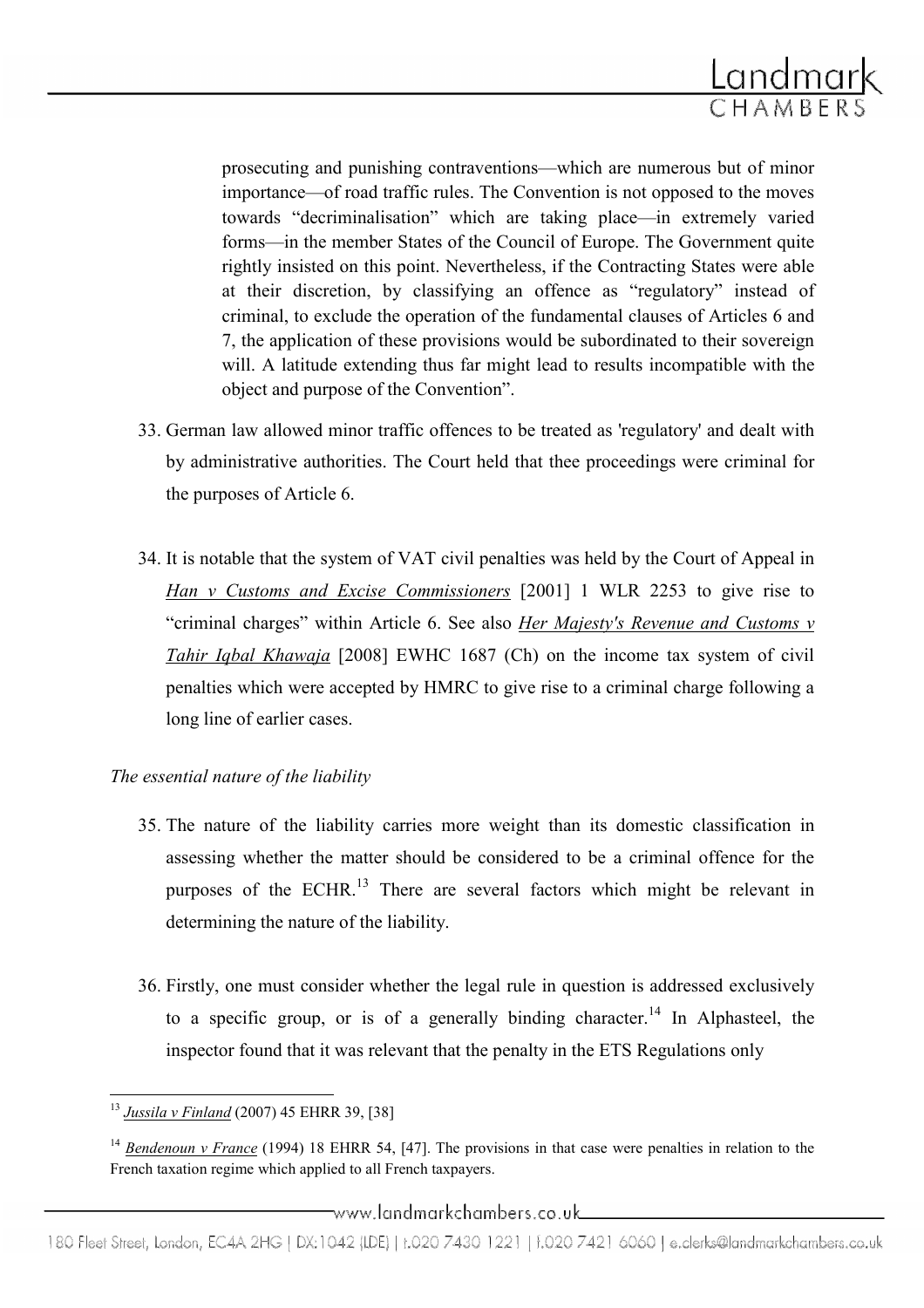

applied to EU ETS permit holders. In the case of the sanctions under RESA 2008, the answer to this question will depend on the particular "relevant offence" in respect of which the sanction is being imposed. As noted above, the sanctions may apply to a broad range of offences. Some of those offences relate to specific group of people, such as licensees<sup>15</sup> or the owners of land within Sites of Special Scientific Interest<sup>16</sup>. Other offences may apply to any person, for example the offence of damaging a public highway<sup>17</sup> or of operating a loudspeaker in a street at night<sup>18</sup>. The range of offences captured by the sanctions regime raises the possibility that some sanctions may be considered criminal in nature whereas others may be considered civil in nature.

- 37. The next relevant factor is whether the proceedings in question are brought under statutory enforcement powers.<sup>19</sup> Clearly the RESA 2008 sanctions are brought under statutory enforcement powers.
- 38. The function of the legal rule is also relevant: does it have a punitive or deterrent purpose?<sup>20</sup> It appears that, certainly in respect of fixed monetary penalties, there is an element of punishment.

## The nature and severity of the penalty

39. In the absence of actual examples, it is not possible to properly analyse the nature and severity of the penalties which would be imposed by way of sanction under Part 3 of RESA 2008. However, it may be that this consideration influences the way in which the relevant government departments decided to fix the penalties in question. Clearly,

- <sup>19</sup> Benham v United Kingdom (1996) 22 EHRR 293, [56]
- <sup>20</sup> Öztürk v Germany (1984) 6 EHRR 409, [53]

 $\overline{\phantom{0}}$ <sup>15</sup> See the Licensing Act 2003

<sup>16</sup> See s 28P(1) Wildlife and Countryside Act 1981

<sup>&</sup>lt;sup>17</sup> See s 131 Highways Act 1980

<sup>&</sup>lt;sup>18</sup> See s 62 Control of Pollution Act 1974

<sup>180</sup> Fleet Street, London, EC4A 2HG | DX:1042 (LDE) | t.020 7430 1221 | f.020 7421 6060 | e.clerks@landmarkchambers.co.uk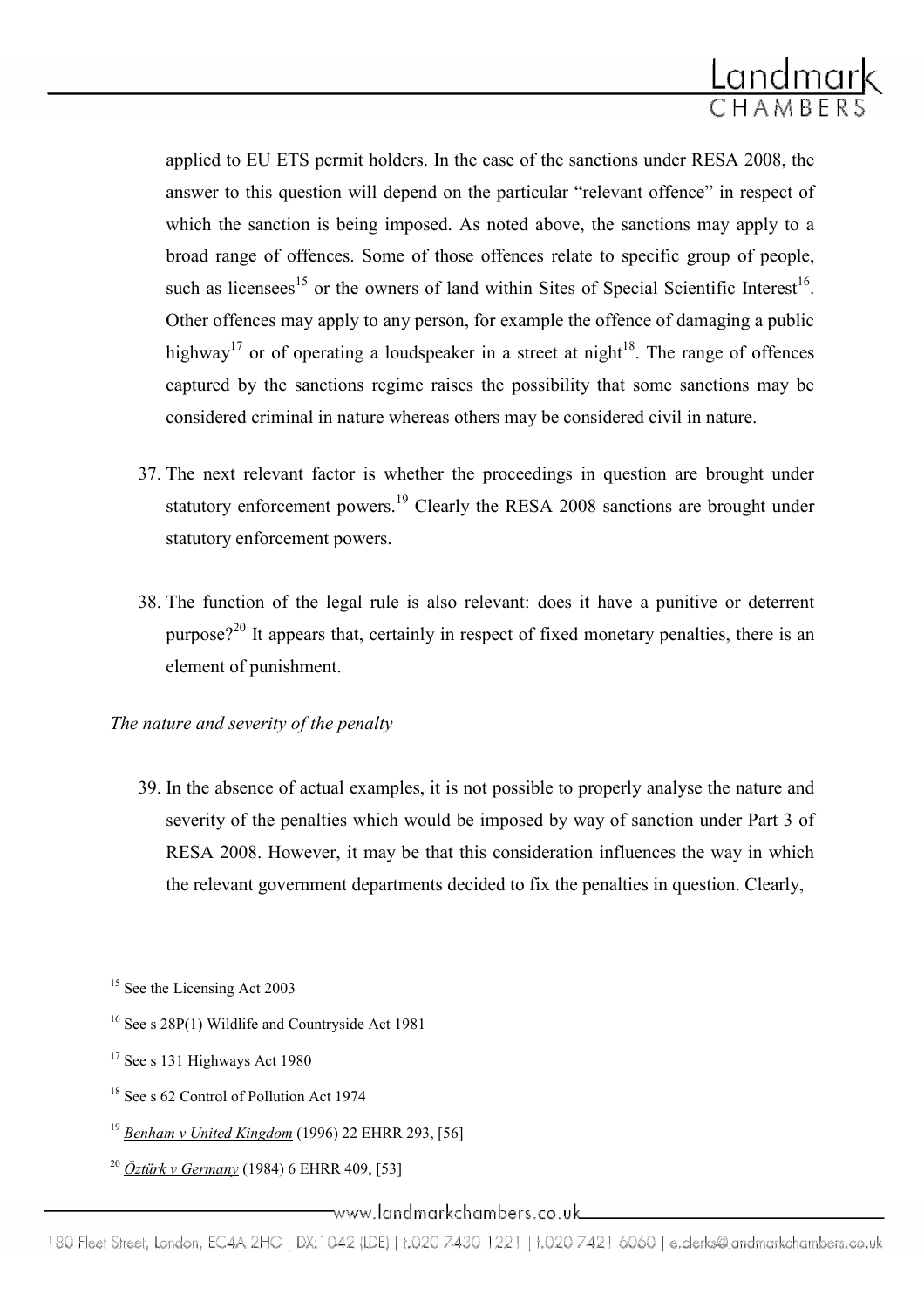

the smaller the penalty the easier it will be to argue that the sanctions are truly civil in nature.

- 40. In International Transport Roth GmbH v SSHD [2003] QB 728, Simon Brown LJ analysed the second two factors in the Strasbourg case-law (the nature of the liability and the nature and severity of the penalty) together. His lordship held that the considerations arising under those grounds necessarily raise the question as to whether the liability involves blameworthiness. "If it does, then by its very nature it may be thought to include a punitive (in the sense of retributive) element".<sup>21</sup> That case concerned measures taken to combat immigrants entering the country unlawfully by hiding in vehicle. The relevant penalty was a fixed fine of £2000 imposed upon carriers for every clandestine entrant found on their vehicle. Simon Brown LJ held that the penalty was "targeted at those truly regarded as in some degree culpable" and therefore it followed that the scheme was properly to be regarded as criminal in nature. Applying that analysis to the RESA 2008 sanctions, it seems likely that the sanctions should be considered criminal in nature. They arise only when the regulator has come to the conclusion that criminal liability for the relevant offence would be made out.
- 41. The fact a large penalty is not always in and of itself sufficient see Krone-Verlag **GmbH v Austria** (1997) 23 EHRR CD 152.

#### Other matters

42. At para. 33 in International Transport Roth GmbH v SSHD Simon Brown LJ said:

" … extensive case-law then establishes that the various procedural safeguards expressly or impliedly provided by Article 6 are not ultimately dependent upon such a classification: the protections are sometimes found unnecessary even though the proceedings are criminal; sometimes essential even though the proceedings are civil. Why, therefore, attempt the classification exercise in the first place? Simpler surely to address the question as to whether the protections are indeed necessary to achieve a fair trial of whatever may be the issue. The contrast, indeed, between the two recent Court of Appeal decisions

ı  $21$  [38]

<sup>180</sup> Fleet Street, London, EC4A 2HG | DX:1042 (LDE) | t.020 7430 1221 | f.020 7421 6060 | e.clerks@landmarkchambers.co.uk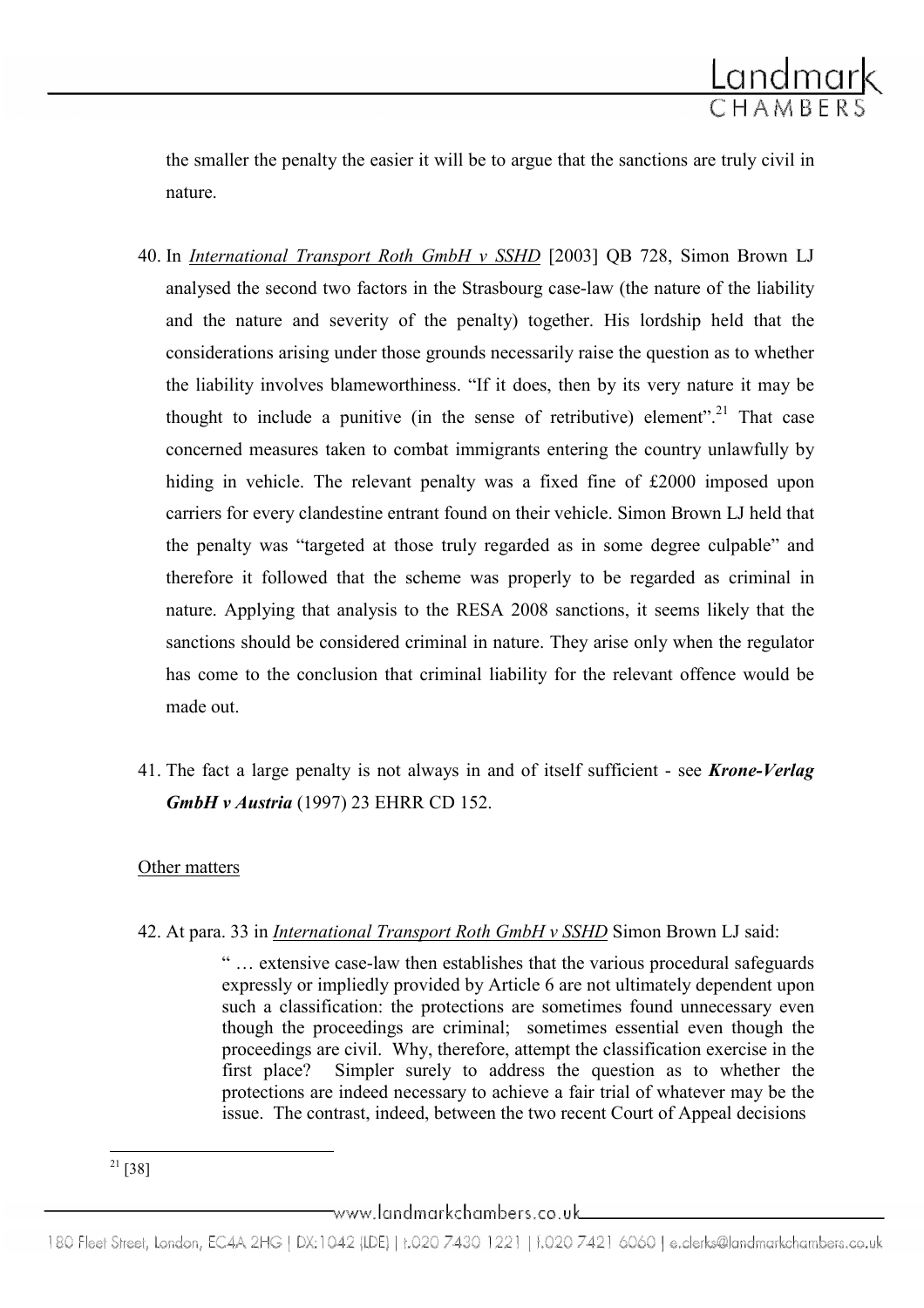

in Official Receiver -v- Stern [2000] 1 WLR 2230 and Han -v- Customs & Excise Commissioners [2001] 1 WLR 2253 is striking. In Stern, which concerned the use in directors' disqualification proceedings of compelled evidence obtained under the Insolvency Act, the Court held, following the judgment of ECtHR in Albert & LeCompte -v- Belgium (1983) 5 EHRR 533, that the issue of fair trial should be considered in the round, having regard to all relevant factors, those factors including, but not being limited to, the facts that disqualification proceedings were not criminal and were primarily for the protection of the public, albeit they involved serious allegations and almost always carried a degree of stigma. In Albert & LeCompte the ECtHR found it unnecessary to decide whether the disciplinary action there involved a "criminal charge". In *Han*, on the other hand, this Court by a majority decided as a preliminary issue (Stern not having been cited) that the imposition of civil penalties for dishonest evasion of VAT gave rise to "criminal charges", leaving over for later decision whether in the result such proceedings would or would not involve a breach of Article 6. Given that not merely Sir Martin Nourse, who dissented, but also the other members of the Court (Potter and Mance LJJ), were clearly reluctant to categorise the proceedings as criminal, plainly not regarding them as unfair, it may be doubted whether the classification process will ultimately prove decisive. In short, the classification of proceedings between criminal and civil is secondary to the more directly relevant question of just what protections are required for a fair trial. …(emphasis added)."

- 43. Simon Brown LJ thus regarded the key question for the Court not to be whether the scheme was to be regarded as civil or criminal for the purposes of Article 6 but rather: "is the scheme not merely harsh but plainly unfair so that, however effectively that unfairness may assist in achieving the social goal, it simply cannot be permitted?" (see para. 26 of the judgment).
- 44. In Louku v Slovakia (4/1998/907/1119) cited by the Court of Appeal in Han the European Court held that the second and third criteria are alternative rather than cumulative, but that does not appear to be the approach subsequently followed: see further **Bendenoum** v France (1994) 18 EHRR 54 (again cited in *Han* at para. 59).
- 45. In Air Canada (1995) EHRR 150, not referred to in Han the European Court declined to classify, as criminal, proceedings (under the Customs & Excise Management Act, 1979) by which Air Canada were required to pay a £50,000 penalty to redeem their forfeited aircraft.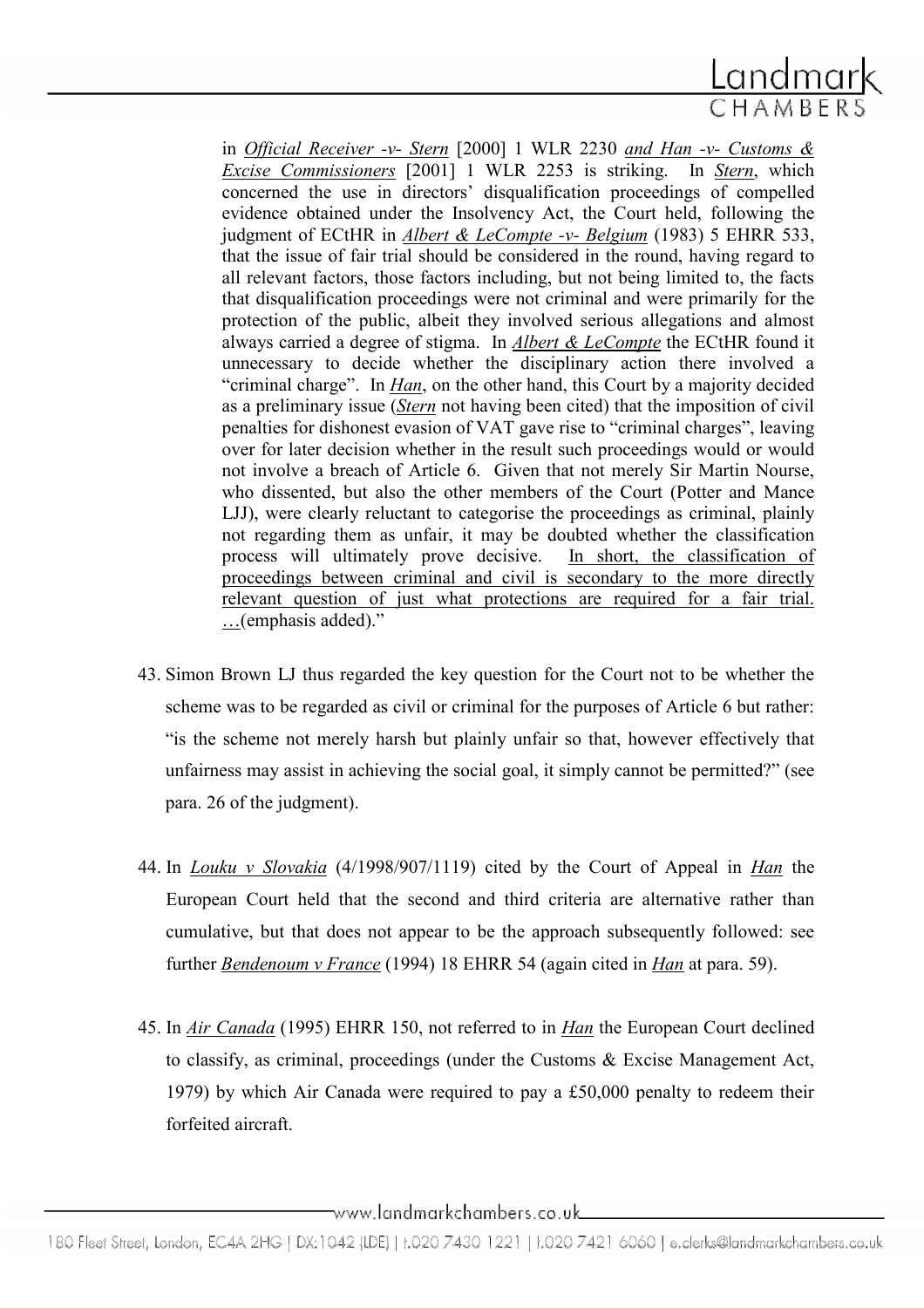

## Consequences of classification

- 46. In summary, it appears at least arguable that for the purposes of the ECHR, the RESA 2008 sanctions should be considered to be criminal in nature. What does this mean for the sanctions scheme?
- 47. Article 6(2) provides:

"Everyone charged with a criminal offence shall be presumed innocent until proved guilty according to the law."

- 48. It is at least arguable that the sanctions scheme fails to give effect to the presumption of innocence. If the proceedings are to be regarded as criminal in nature, the issuance of a "notice of intention" would seem to amount to a criminal charge.<sup>22</sup> The imposition of the penalty will follow unless the regulator is persuaded not to impose the penalty. There is no adjudication in any meaningful sense, merely a period of time in which representations could be made. Although there is a right to appeal the decision, by that point the penalty will have been imposed. The fact that the penalty may be accepted to avoid the prospect of a formal criminal prosecution of the relevant offence may also be relevant in assessing whether there has been a breach of Article 6. In *Deweer v Belgium*, the claimant was a butcher who had allegedly sold meat at an illegal profit. Under Belgian law, he had waived his right to a determination of his case in a criminal court by paying a monetary penalty, on fear that otherwise he might be ordered to close his shop. In the circumstances, the European Court of Human Rights held that Mr Deweer's waiver of the fair trial right was "tainted by constraint" and that therefore his rights had been violated.<sup>23</sup> One can envisage a factual situation under the RESA 2008 sanctions where the same points will be made.
- 49. Turning to the appeal mechanisms, there must be real doubt as to the adequacy of the appeal which is limited to errors of fact, errors of law, unreasonableness and (except in fixed penalties), the nature of the penalty. The first point to note is that the burden

ı  $22$  Deweer v Belgium (1979-80) 2 EHRR 439, [46], where "charge" was defined as "the official notification given to an individual by the competent authority of an allegation that he has committed a criminal offence".

 $23$  See above.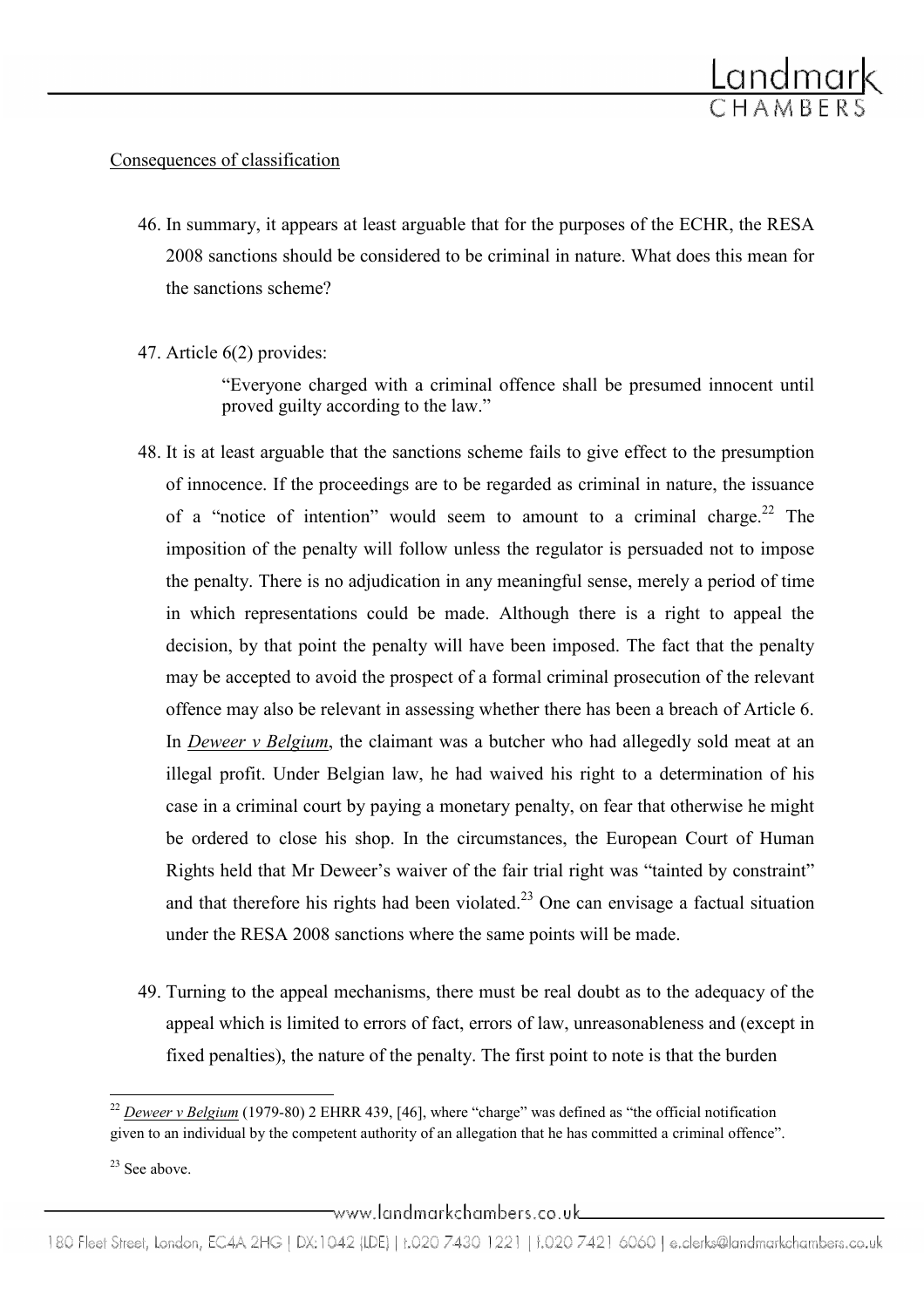

appears to be on the subject the sanction to prove a ground of appeal. That is clearly contrary to the presumption of innocence in Article 6(2). The second point, which arguably applies whether or not the sanctions are to be regarded as civil or criminal in nature, is that the grounds do not appear to allow the tribunal to determine for itself whether the relevant offence has been committed "beyond reasonable doubt". In other words, there would appear to remain an area of judgment for the regulator where a decision is not based on an error of law or fact, and not unreasonable (in the Wednesbury sense of a decision which no reasonable decision-maker would come to). The regulators decision that the matter was proved beyond reasonable doubt may be difficult to impugn. There must be real concerns as to whether the absence of a full appeal, requiring the tribunal to decide for itself whether the offence has been committed, is compatible with ECHR rights.

- 50. In my opinion many of these problems could have been avoided if the proposed amendment to the Bill to allow the subject of civil sanction to require the regulator to withdraw the notice and proceed by way of criminal proceedings for the offence had been passed.<sup>24</sup> Such a provision exists in relation to the fixed penalty notice provisions in Part 1 of the Criminal Justice and Police Act 2001, and in the well-known fixed penalty notice provisions in Part III of the Road Traffic Offenders Act 1988.<sup>25</sup> The desire to maintain an absolute discretion for the regulator as to how to pursue breaches of regulatory regimes may come back to haunt the proponents of the Act.
- 51. Article 6(3) provides:

"Everyone charged with a criminal offence has the following minimum rights:

(a) to be informed promptly, in a language which he understands and in detail, of the nature and cause of the accusation against him;

(b) to have adequate time and facilities for the preparation of his defence;

(c) to defend himself in person or through legal assistance of his own choosing or, if he has not sufficient means to pay for legal assistance, to be given it free when the interests of justice so require;

ı <sup>24</sup> See Hansard Commons Debates 10 July 2008, col 1586.

<sup>&</sup>lt;sup>25</sup> A fixed penalty notice is defined as "a notice offering the opportunity of the discharge of any liability to conviction of the offence to which the notice relates by payment of a fixed penalty" (s 52(1) RTOA 1988).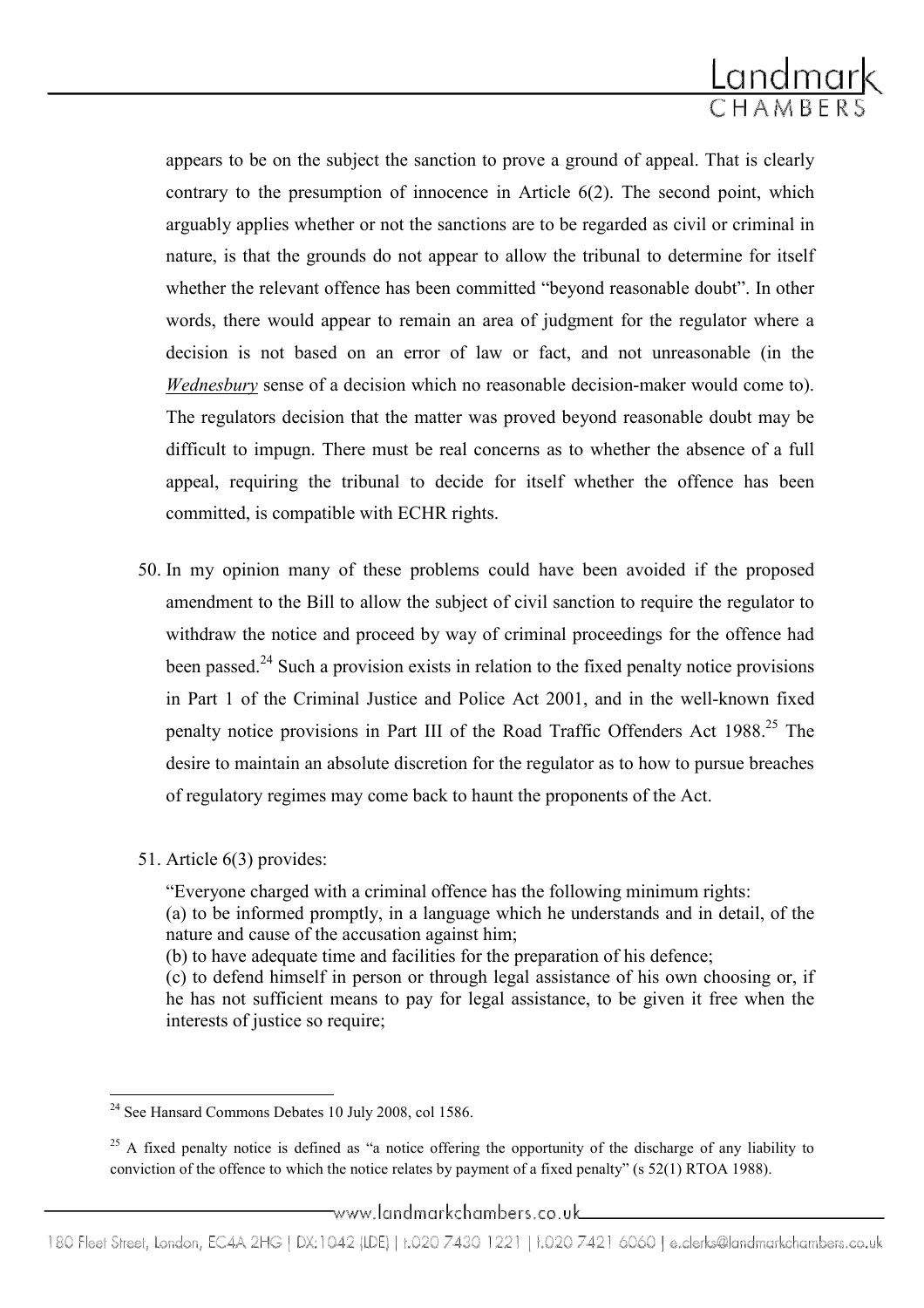

(d) to examine or have examined witnesses against him and to obtain the attendance and examination of witnesses on his behalf under the same conditions as witnesses against him;

(e) to have the free assistance of an interpreter if he cannot understand or speak the language used in court."

- 52. Perhaps the most significant of these in the contest of RESA 2008 is (c) and the requirement for legal aid. The position as regards CLF for appeals to the new Tribunals remains unclear. In Benham v UK (1996) 22 EHRR 293 the European Court held that proceedings which resulted in imprisonment for non-payment of the community charge were criminal for Article 6 purposes and that the absence of a general right to legal aid violated Article 6(3)(c). The obligation to provide legal aid is limited to where the interests of justice so require. The interests of justice allow consideration of issues such as complexity, ability of the individual to represent himself and the severity of the potential sentence.
- 53. Beyond these specific procedural safeguards in Article 6(2) and (3) it is clear from the case-law (see e.g. Han above) that one does not move seamlessly from a determination that proceedings are criminal for the purposes of Article 6 to introducing all the domestic law consequences of proceedings being criminal. Mance LJ made this plain:

"88. The classification of a case as criminal for the purposes of article 6(3) of the Convention on Human Rights, using the tests established by the Strasbourg jurisprudence, is a classification for the purposes of the Convention only. It entitles the defendant to the safeguards provided expressly or by implication by that article. It does not make the case criminal for all domestic purposes. In particular, it does not necessarily engage protections such as those provided by the Police and Criminal Evidence Act 1984. The submissions before us did not address this point or, indeed, the subject of burden<sup>26</sup> of proof (although I note that no objection was even raised to a civil burden in Georgiou's case). As Mr Oliver and Potter LJ have both observed, the precise implications under the Convention of classification of any case as criminal for the purposes of the Convention will have to be worked out on a case by case basis."

54. However, the Starsbourg case-law has considered other fair trial rights in the criminal context including e.g. protection against self-incrimination (see the review of the cases

l

<sup>&</sup>lt;sup>26</sup> In Khawaja (above) Mann J. suggested that Mance LJ must have meant standard of proof. Of course under RESA 2008 the standard of proof is set by the statute so the *Khawaja* issue of standard of proof does not arise.

<sup>-</sup>www.landmarkchambers.co.uk\_

<sup>180</sup> Fleet Street, London, EC4A 2HG | DX:1042 (LDE) | t.020 7430 1221 | f.020 7421 6060 | e.clerks@landmarkchambers.co.uk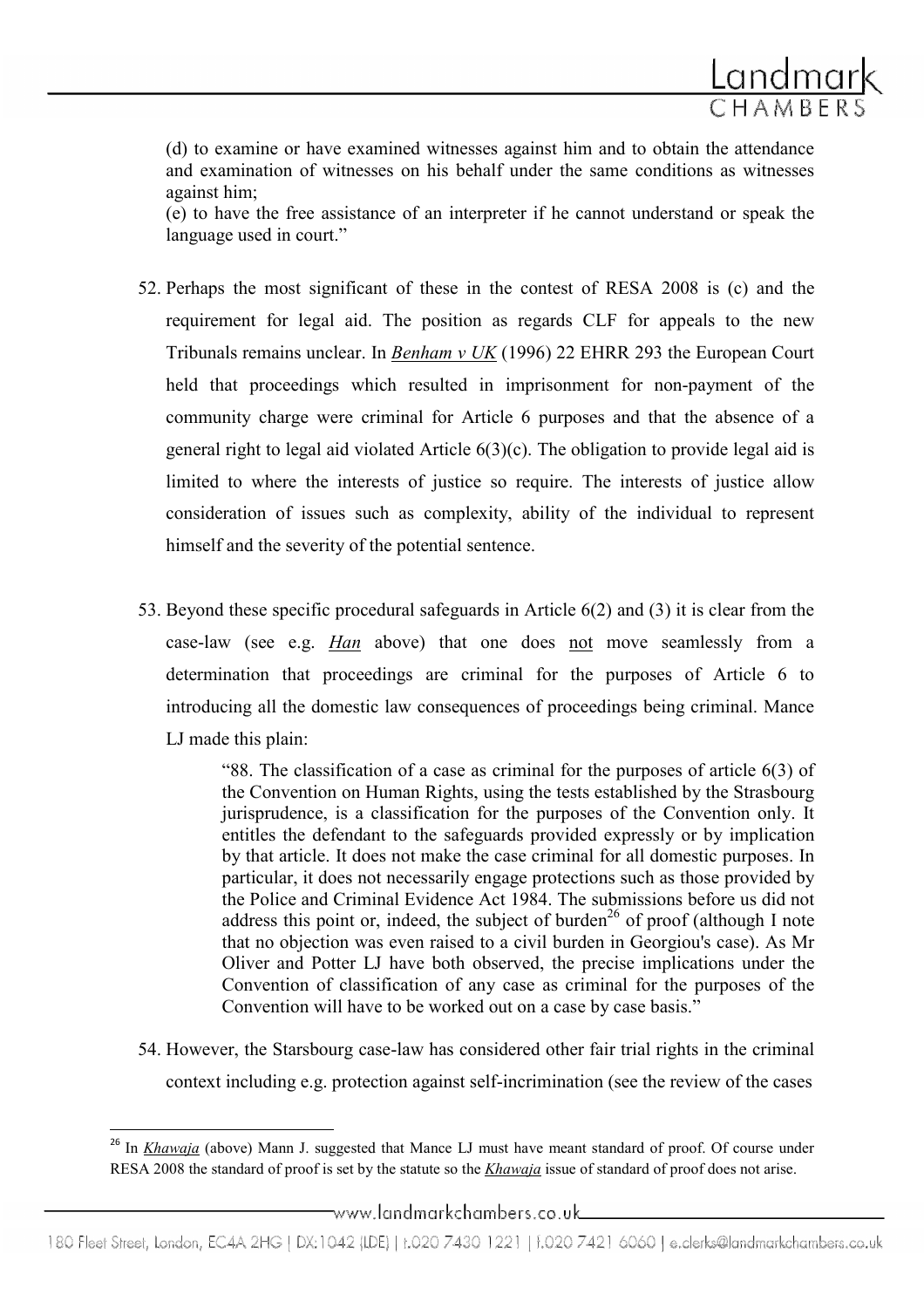

in R v Hertfordshire CC, ex p Green  $[2000]$  1 All ER 773 per Lord Hoffmann); entrapment and agents provocateurs; the prosecution's duty of disclosure; media coverage etc.

#### Proportionality of penalties

55. Turning back to the International Transport Roth case mentioned above, both Simon Brown and Jonathan Parker LJJ held the fixed penalty to be incompatible with ECHR rights. Simon Brown LJ held: $27$ 

> "The hallowed principle that the punishment must fit the crime is irreconcilable with the notion of a substantial fixed penalty. It is essentially, therefore, on this account rather than because of the reversed burden of proof that I would regard the scheme as incompatible with article 6. What in particular it offends is the carrier's right to have his penalty determined by an independent tribunal. To my mind there surely is such a right… Sentencing is, like all aspects of the criminal trial, a function that must be conducted by an independent tribunal. If, as I would hold, the determination of liability under the scheme is properly to be characterised as criminal, then this fixed penalty cannot stand unless it can be adjudged proportionate in all cases having regard to culpability involved".

56. Jonathan Parker LJ similarly held:<sup>28</sup>

"In considering the penalty in the context of article 6, it seems to me that the degree of severity of the penalty must be a matter which falls within Parliament's "discretionary area of judgment": in other words, it is matter for Parliament and not for the courts. The courts are, however, concerned to ensure that the nature of the penalty is not such as to breach article 6. In this context, the fact that the penalty is not merely severe but fixed seems to me to be of the highest importance. The fact that it is fixed means, by definition, that in imposing the penalty where liability has been determined no account can be taken of the facts of particular cases, or of the circumstances of a particular defendant. Nor is there any scope for mitigation."

57. Both judges held that the penalty provisions were incompatible with Article 6 ECHR and, further, that they constituted a disproportionate interference with property rights contrary to Article 1 of the First Protocol to the ECHR. Laws LJ dissented on both grounds.

ı  $27 [47]$ 

 $28$  [183]

 $\equiv$ www.landmarkchambers.co.uk $\equiv$